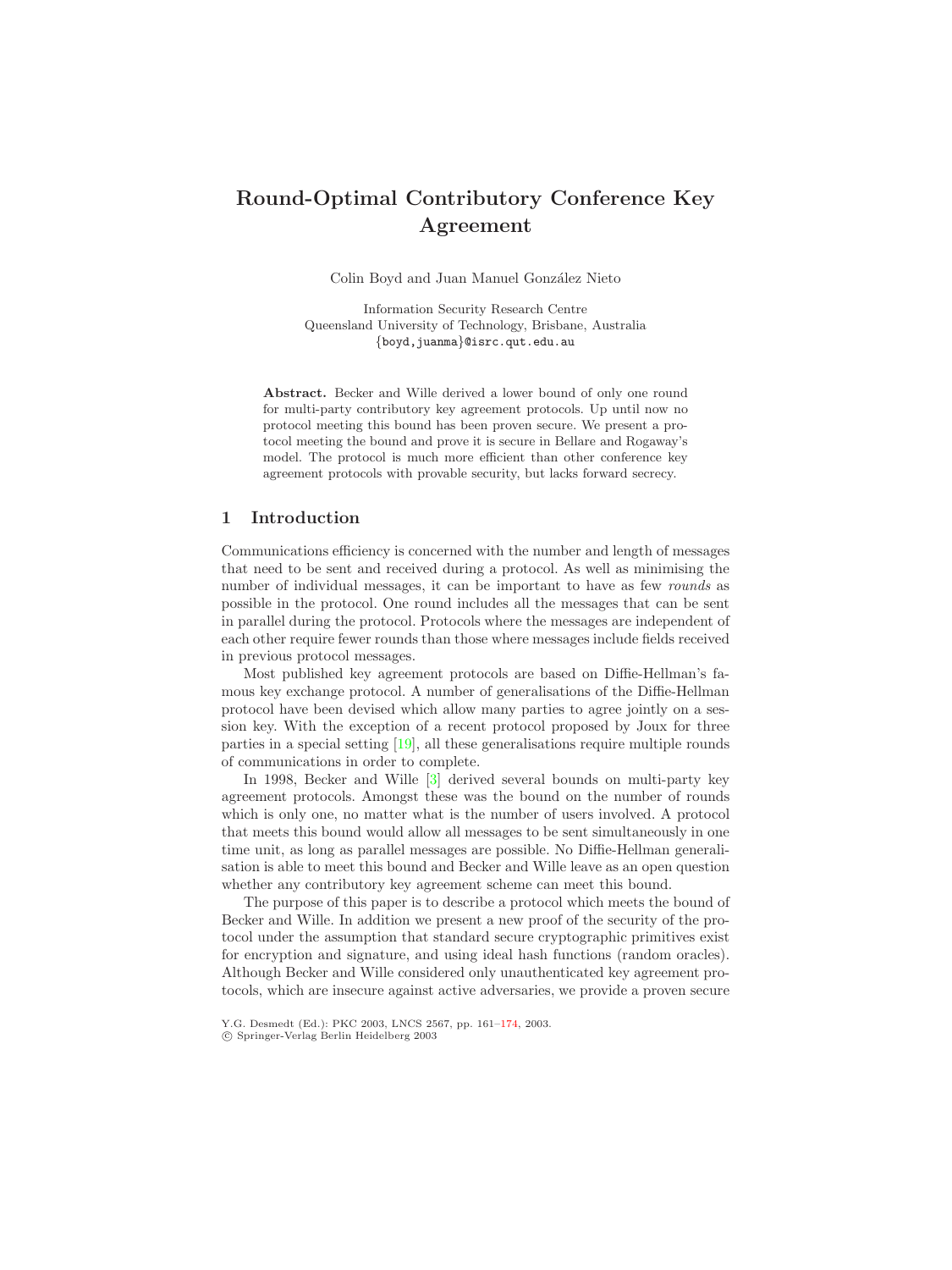<span id="page-1-0"></span>authenticated key agreement which is secure in the usual understanding of key establishment protocols. Despite this extra security we still meet the bound. The protocol is simple and very efficient in comparison with previously published conference key agreement protocols. Its only significant limitation is that it does not provide forward secrecy. We regard the following as the main contributions.

- **–** Anew conference key agreement protocol is proven secure in the random oracle model.
- **–** The computational requirements for the protocol are smaller than those for any existing provable secure conference key protocol.
- **–** The first proven secure protocol that meets the bound of Becker and Wille for a single round protocol.

#### **1.1 Related Work**

*Conference Key Agreement* Most conference key agreement protocols are based on generalisations of Diffie and Hellman's famous key exchange protocol [\[15\]](#page-12-1). Examples include a set of protocols by Ingemarsson, Tang and Wong [\[18\]](#page-12-2), a protocol by Burmester and Desmedt [\[14\]](#page-12-3) and three protocols of Steiner, Tsudik and Waidner [\[23\]](#page-13-1).

In their basic form none of these protocols provides authentication of the users so they do not protect against active attacks. Ateniese *et al.* [\[1,](#page-11-1) [2\]](#page-11-2) propose two ways to extend one of the protocols of Steiner *et al.* to provide authenticated group key agreement. However, Pereira and Quisquater [\[21\]](#page-13-2) have described a number of potential attacks, highlighting the need for ways to obtain greater assurance in the security of such protocols.

The protocol of Joux [\[19\]](#page-12-0) is the only example currently known of a group key agreement protocol that can be run in a single round and still provide forward secrecy; however the protocol can only work with three parties. Joux's protocol works in elliptic curve groups and exploits pairings of group points.

*Provable Security for Protocols* An important direction in cryptographic protocol research was pioneered by Bellare and Rogaway in 1993 [\[7\]](#page-12-4) when they published the first mathematical proof that a simple entity authentication protocol was secure. This work, which covered only the two-party case, was followed up with a paper on server-based protocols [\[4\]](#page-12-5) and various authors have extended the same idea to include public-key based key transport  $[8]$ , key agreement protocols  $[9]$ , password-based protocols [\[6,](#page-12-8) [10\]](#page-12-9), and conference key protocols [\[13,](#page-12-10) [11,](#page-12-11) [12\]](#page-12-12).

The general approach is to produce a mathematical model that defines a protocol in which a powerful adversary plays a central role. The adversary essentially controls all the principals and can initiate protocol runs between any principals at any time. Insider attacks are modelled by allowing the adversary to corrupt any principals, and the adversary can also obtain previously used keys. Cryptographic algorithms are modelled in an idealised manner. Security of protocols is defined in terms of matching conversations (for authentication) and indistinguishability (for confidentiality of keys). The proofs follow the style of most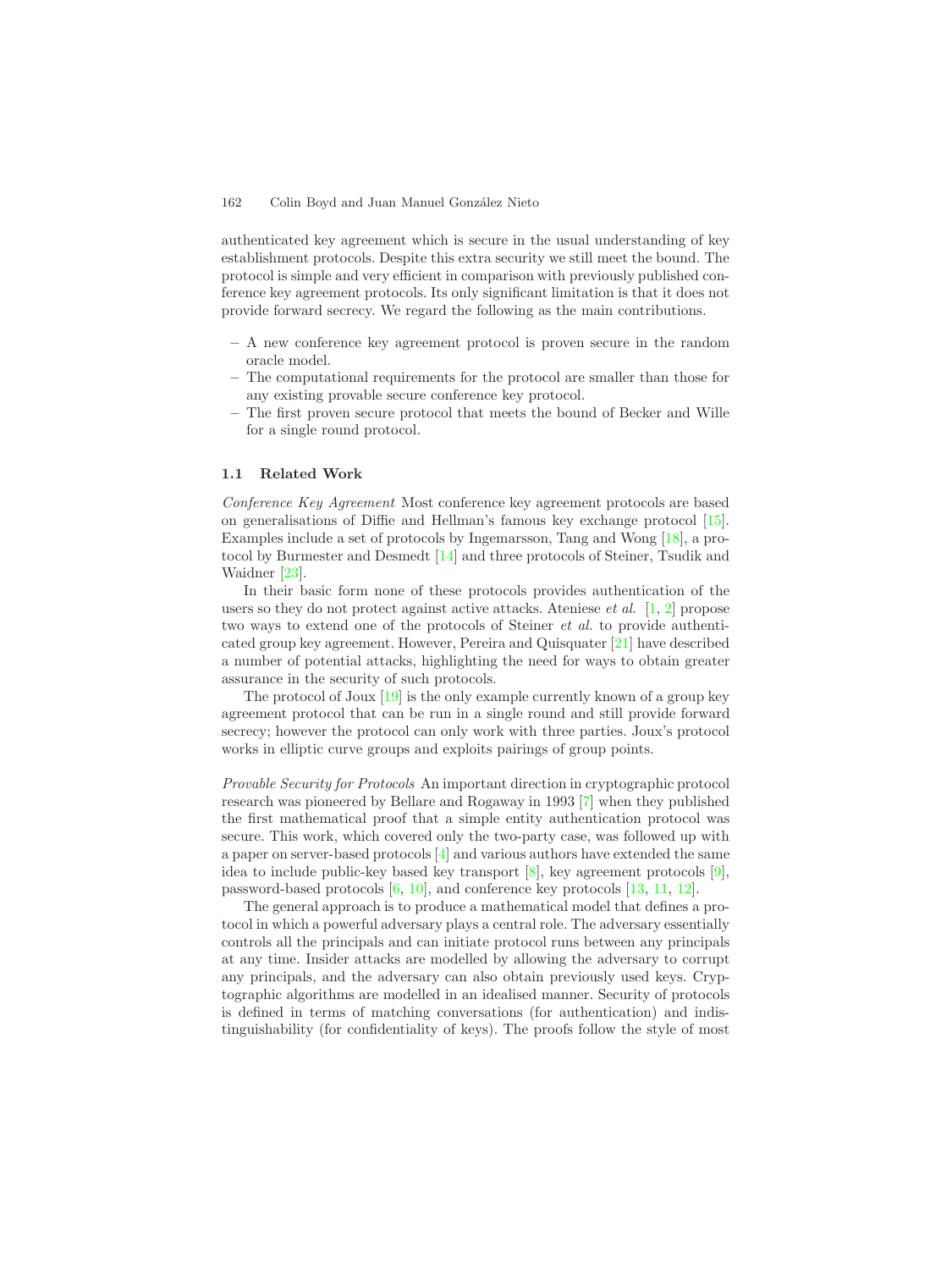<span id="page-2-0"></span>proofs in modern cryptography by reducing the security of the protocol to the security of some underlying primitive.

Up until now the only conference key protocols which carry a reduction proof are those of Bresson *et al.* [\[13,](#page-12-10) [11,](#page-12-11) [12\]](#page-12-12). Based on the generalised Diffie-Hellman protocols of Steiner *et al.* [\[23\]](#page-13-1), these protocols are (relatively) computationally expensive. In addition they require a number of rounds equal to the number of principals in the conference. The advantage they have over the protocol examined in this paper is the provision of forward secrecy.

## **1.2 Protocols of Tzeng and Tzeng**

Two new round-efficient conference key agreement protocols were presented by Tzeng and Tzeng [\[24\]](#page-13-3). Although they claim that their protocols can be completed in one round and are proven secure, we would like to point out the following limitations of their protocols.

- **–** Their protocols require a session identifier to be known by all participating principals. Unless this session identifier is agreed beforehand their protocols cannot be completed in one round.
- **–** Although they claim that their protocol provides authentication and does not leak information, they provide no reduction proof for a powerful adversary.

Like our protocol, the protocols of Tzeng and Tzeng do not provide forward secrecy. A feature of their protocols is a proof of knowledge that each party has been sent the same inputs. The purpose of these proofs is to provide fault detection and exclude principals who deviate from the protocol. However, such a proof is only useful on the strong assumption that the broadcast channel which they use provides integrity of all messages; otherwise a malicious insider can send different proofs to different principals.

The first protocol of Tzeng and Tzeng uses a conventional type of signature to provide authentication of signatures. However, their second protocol attempts to provide authentication implicitly by including the private key of the sender in the proof. Unfortunately this proof is not sound and consequently the protocol can be broken. The details are presented in Appendix [A.](#page-13-4)

#### **1.3 Outline of Paper**

Sections 2 and 3 present the communications model and definitions of security which we use. These follow quite closely the definitions of Bellare and Rogaway [\[4\]](#page-12-5) with modifications required for the special situation of conference keys. Section 4 presents our new protocol and explains the differences from other related protocols. Section 5 presents the proof of security.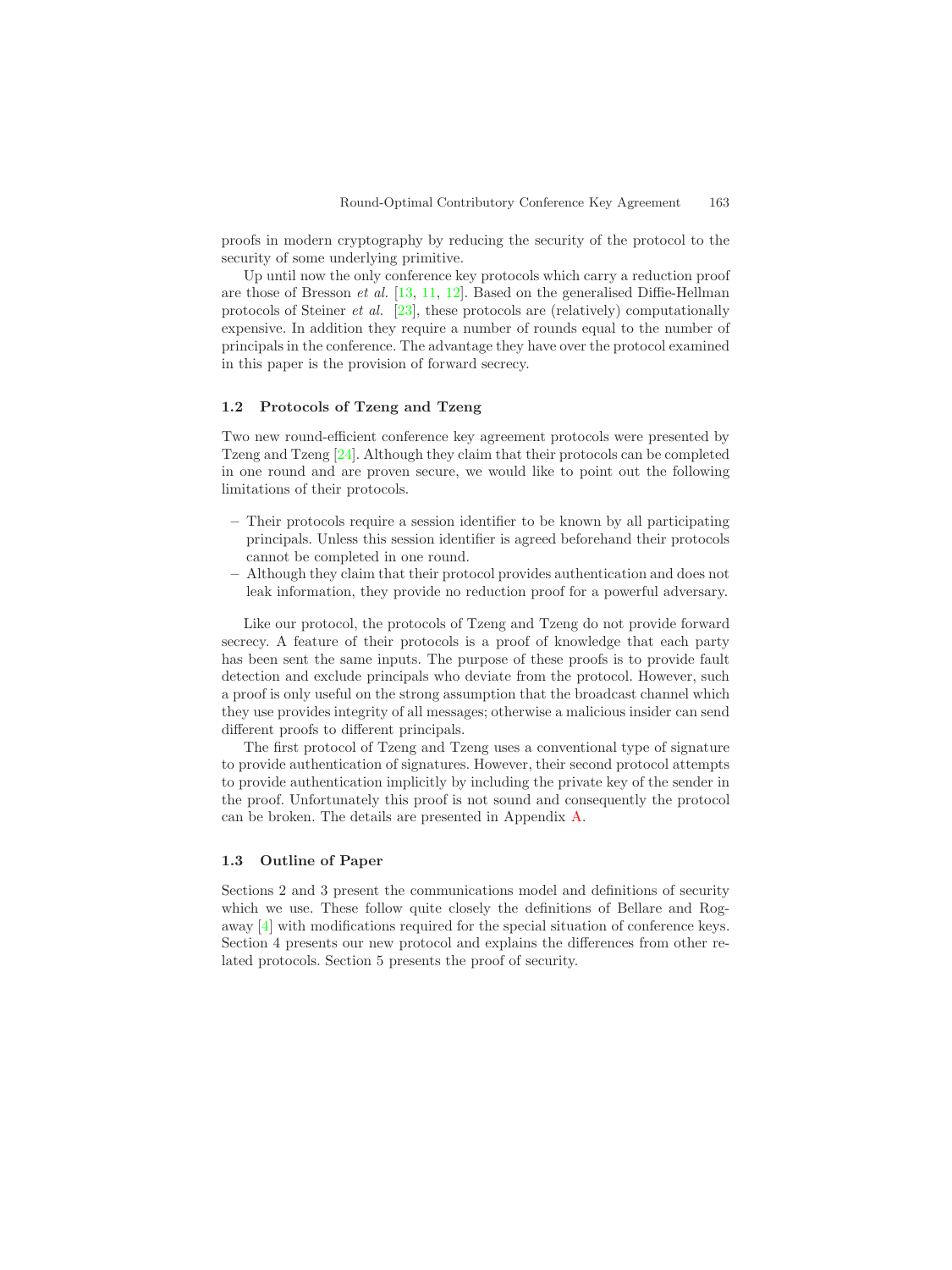# <span id="page-3-1"></span>**2 Communications Model**

We follow closely the model established by Bellare and Rogaway [\[7,](#page-12-4) [4\]](#page-12-5) incorporating later updates [\[6\]](#page-12-8). In particular we use the later form of *partnering* which seems more suitable for the multi-party environment.

The adversary  $A$  is a probabilistic machine that controls all the communications that take place and does this by interacting with a set of *oracles*, each of which represents an instance of a principal in a specific protocol run. Each principal has an identifier U from a finite set  $\{U_1, \ldots, U_n\}$ . Oracle  $\Pi_U^s$  represents the actions of principal  $U$  in the protocol run indexed by integer  $s$ . The number of principals  $n$  is polynomial in the security parameter  $k$ . Each user has a long-lived key, obtained at the start of the protocol using a key distribution algorithm  $\mathcal{G}_L$ . Interactions with the adversary are called oracle *queries* and the list of allowed queries is summarised in Table [1.](#page-3-0) We now describe each one informally.

- Send $(U, s, m)$  This query allows the adversary to make the principal U run the protocol normally. The oracle  $\Pi_U^s$  will return to the adversary the same next message that an honest principal  $U$  would if sent message  $m$  according to the conversation so far. (This includes the possibility that  $m$  not be of the expected format in which case  $\Pi_U^s$  may simply halt.) If  $\Pi_U^s$  accepts the session key or halts this is included in the response. The adversary can use this query to initiate a new protocol instance by sending a flag message  $m =$  Initiator or  $m =$  Responder indicating the role that the principal plays.
- <span id="page-3-0"></span>Reveal $(U, s)$  This query models the adversary's ability to find session keys. If a session key  $K_s$  has previously been accepted by  $H_U^s$  then it is returned to the adversary. An oracle can only accept a key once (of course a principal can accept many keys modelled in different oracles). An oracle is called *opened* if it has been the object of a Reveal query.
- Corrupt $(U, K)$  This query models insider attacks by the adversary. The query returns the oracle's internal state and sets the long-term key of U to be the value  $K$  chosen by the adversary. The adversary can then control the behaviour of U with Send queries. Aprincipal is called *corrupted* if it has been the object of a Corrupt query.
- Test(U, s) Once the oracle  $\overline{H}_{U}^{s}$  has accepted a session key  $K_{s}$  the adversary can attempt to distinguish it from a random key as the basis of determining security of the protocol. A random bit b is chosen; if  $b = 0$  then  $K_s$  is returned while if  $b = 1$  a random string is returned from the same distribution as session keys. This query is only asked once by the adversary.

**Table 1.** Queries available to the adversary

|                      | <b>Send</b> (U, s, m) Send message m to oracle $\Pi_{U}^{s}$                |
|----------------------|-----------------------------------------------------------------------------|
|                      | Reveal(U, s) Reveal session key (if any) accepted by $\Pi_U^s$              |
|                      | Corrupt $(U, K)$ Reveal state of U and set long-term key of U to K          |
| $\mathsf{Test}(U,s)$ | Ask for test key to distinguish session key accepted by oracle $\Pi_{II}^s$ |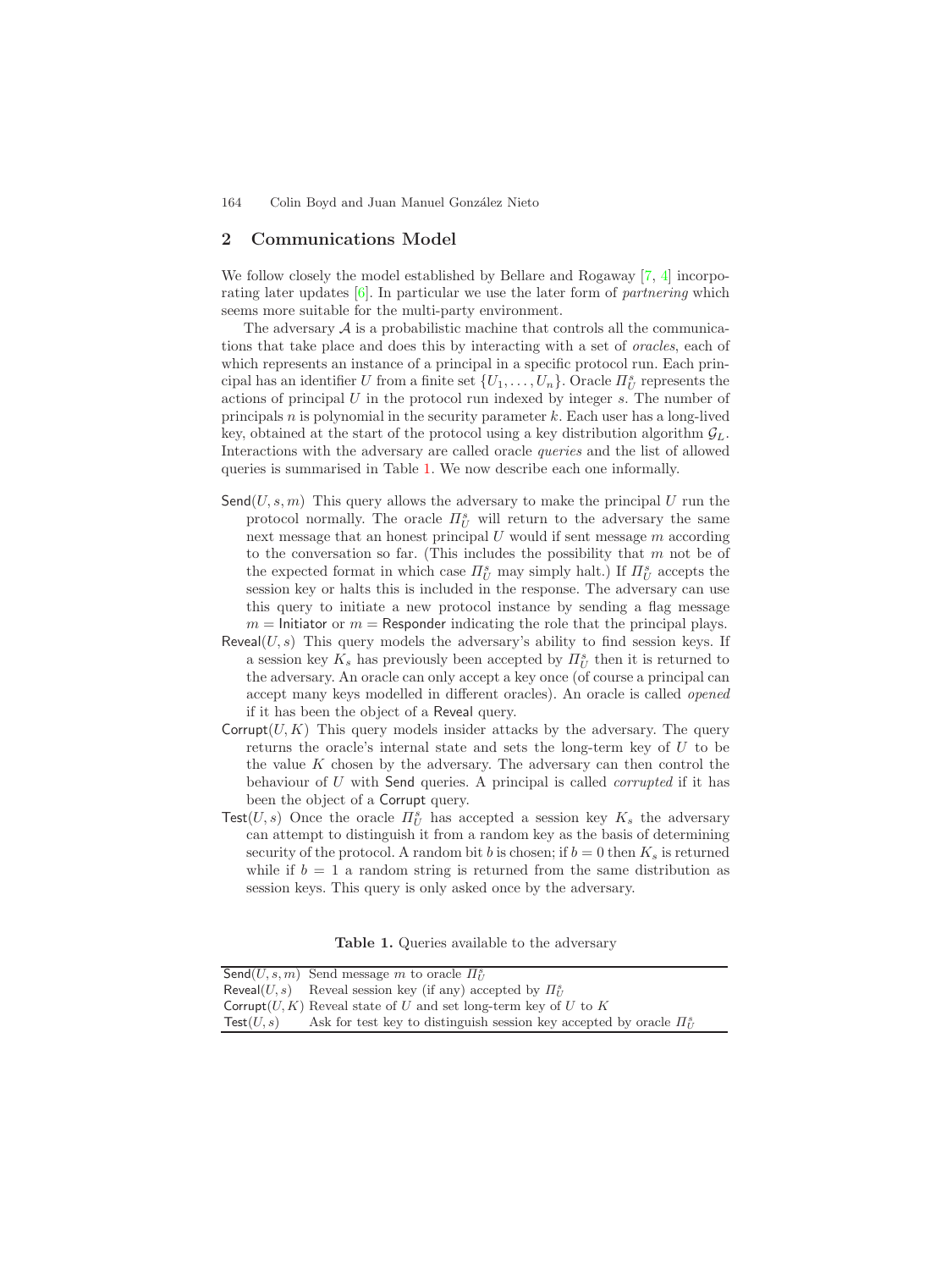# <span id="page-4-0"></span>**3 Security**

Definitions of security in the Bellare-Rogaway model depend on the notion of the *partner* oracles to any oracle being tested. The way of defining partner oracles has varied in different papers using the technique. In the more recent research partners have been defined by having the same session identifier (SID) which consists of a concatenation of the messages exchanged between the two. Partners must both have accepted the same session key and recognise each other as partners. Bresson *et al.* [\[13\]](#page-12-10) defined a set of session IDs for an oracle so that oracles in the same session should share session IDs pairwise. However, since all messages in our protocol are broadcast we can expect all oracles in the same session to derive the same session ID. Therefore we define  $SID(\Pi_U^s)$  as the concatenation of all (broadcast) messages that oracle  $\Pi_{U}^{s}$  has sent and received.

**Definition 1.** *A set of oracles are* partnered *if:*

- **–** *they have accepted with the same session ID,*
- **–** *they agree on the set of principals, and*
- **–** *they agree on the initiator of the protocol.*

Note that an oracle only 'knows' which principals it is communicating with but not which instance of the principals is involved.

**Definition 2.** An oracle  $\Pi_U^s$  is fresh at the end of its execution if:

- $-I_{U}^{s}$  has accepted with set of partners  $\Pi^{*}$ ;
- $\overline{\Pi}_{U}^{s}$  and all oracles in  $\Pi^{*}$  are unopened;
- **–** *All principals of oracles in* Π<sup>∗</sup> *(including* U*) are uncorrupted.*

The security of the protocol is defined by the following game played between the adversary and an infinite collection of oracles  $\Pi_{U}^{s}$  for  $U \in \{U_1, \ldots, U_n\}$ and  $s \in \mathbb{N}$ . Firstly, long-lived keys are assigned to each user by running the key distribution algorithm  $\mathcal{G}_L$  on input of the security parameter. Then, the adversary  $A(1^k)$  is run. A will interact with the oracles through the queries defined above. At some stage during the execution a Test query is performed by the adversary to a fresh oracle. The adversary may continue to make other queries and eventually outputs a bit  $b'$  and terminates. Success of the adversary A in this game is measured in terms of its *advantage* in distinguishing the session key of the Test query from a random key, i.e. its advantage in outputting  $b' = b$ . This advantage must be measured in terms of the security parameter  $k$ . If we define Good-Guess to be the event that A guesses correctly whether  $b = 0$  or  $b = 1$  then

$$
Advantage^{\mathcal{A}}(k) = 2 \cdot Pr[Good\text{-}Guess] - 1.
$$

To define validity of a conference key agreement protocol, we use the concept of a *benign adversary* as an adversary that faithfully relays flows between participants [\[7\]](#page-12-4).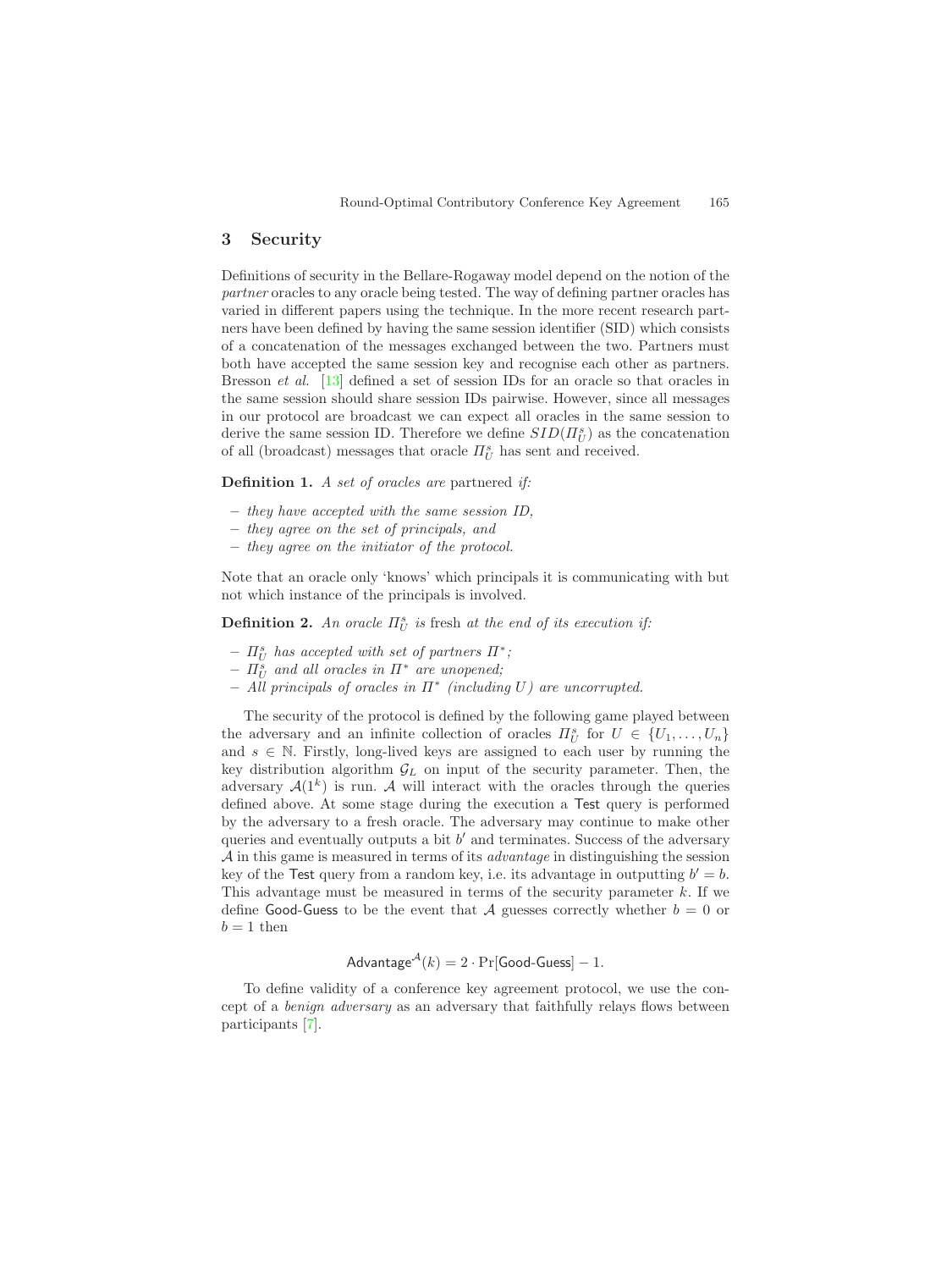<span id="page-5-0"></span>**Definition 3.** *A protocol* P *is a* secure conference key agreement scheme *if the following two properties are satisfied:*

- **–** Validity*: in the presence of a benign adversary partner oracles accept the same key.*
- **–** Indistinguishability*: for every probabilistic polynomial time adversary* A, Advantage<sup> $A(k)$ </sup> *is negligible.*

In the literature [\[20\]](#page-12-13) it is often stated that a requirement of any key establishment protocol is *key authentication*, which means that each principal should have assurance that no other party has possession of the session key. A superficial examination of the above definition (or any of the several related ones in papers using the Bellare-Rogaway model) indicates that key authentication is ignored since the definition only refers to the adversary gaining information about the session key and not the identity of principals holding the key. In reality key authentication is implicitly included through the notion of partnering. If an oracle should accept a session key that is shared with an unknown principal then that principal is *not* the partner of the accepting oracle and can therefore be opened by the adversary and so the adversary does indeed gain an advantage.

Security of a protocol is proved by finding a reduction to some well known computational problem whose intractability is assumed. For the new protocol that we present in this paper, this reduction is to the security of the underlying public key encryption and signature schemes. Thus, we require notions of secure encryption and signature which are by now quite standard.

#### **3.1 Secure Encryption Schemes**

Let k denote the security parameter. A *public-key encryption scheme*  $\mathcal{P}\mathcal{E}$  =  $(K, \mathcal{E}, \mathcal{D})$  consists of three algorithms.

- The *key generation* algorithm  $K$  is a probabilistic algorithm which, on input  $1^k$ , outputs a pair  $(e, d)$  of matching public and private keys, respectively.
- The *encryption* algorithm  $\mathcal E$  is a probabilistic algorithm which takes a public key $e$  and a message  $m$  drawn from a message space  $M$  associated to  $e$  and returns a ciphertext c. This is denoted as  $c \stackrel{\overline{R}}{\leftarrow} \mathcal{E}_e(m)$ .
- The *decryption* algorithm  $\mathcal{D}$  is a deterministic algorithm which takes a private key  $d$  and a ciphertext  $c$  and returns the corresponding plaintext  $m$ . This is denoted as  $m \leftarrow \mathcal{D}_d(m)$ . We require that  $\mathcal{D}_d(\mathcal{E}_e(m)) = m$  for every  $(e, d) \leftarrow \mathcal{K}(1^k).$

For security we use the standard definition of *semantic security* due to Goldwasser and Micali  $[16]$ . For any probabilistic polynomial time adversary A, the security is defined in terms of the following game.

- 1. Choose a key pair  $(e, d) \leftarrow \mathcal{K}(1^k)$ .
- 2. Given e, the adversary outputs two messages of equal length  $m_0, m_1 \in M$  of her choice.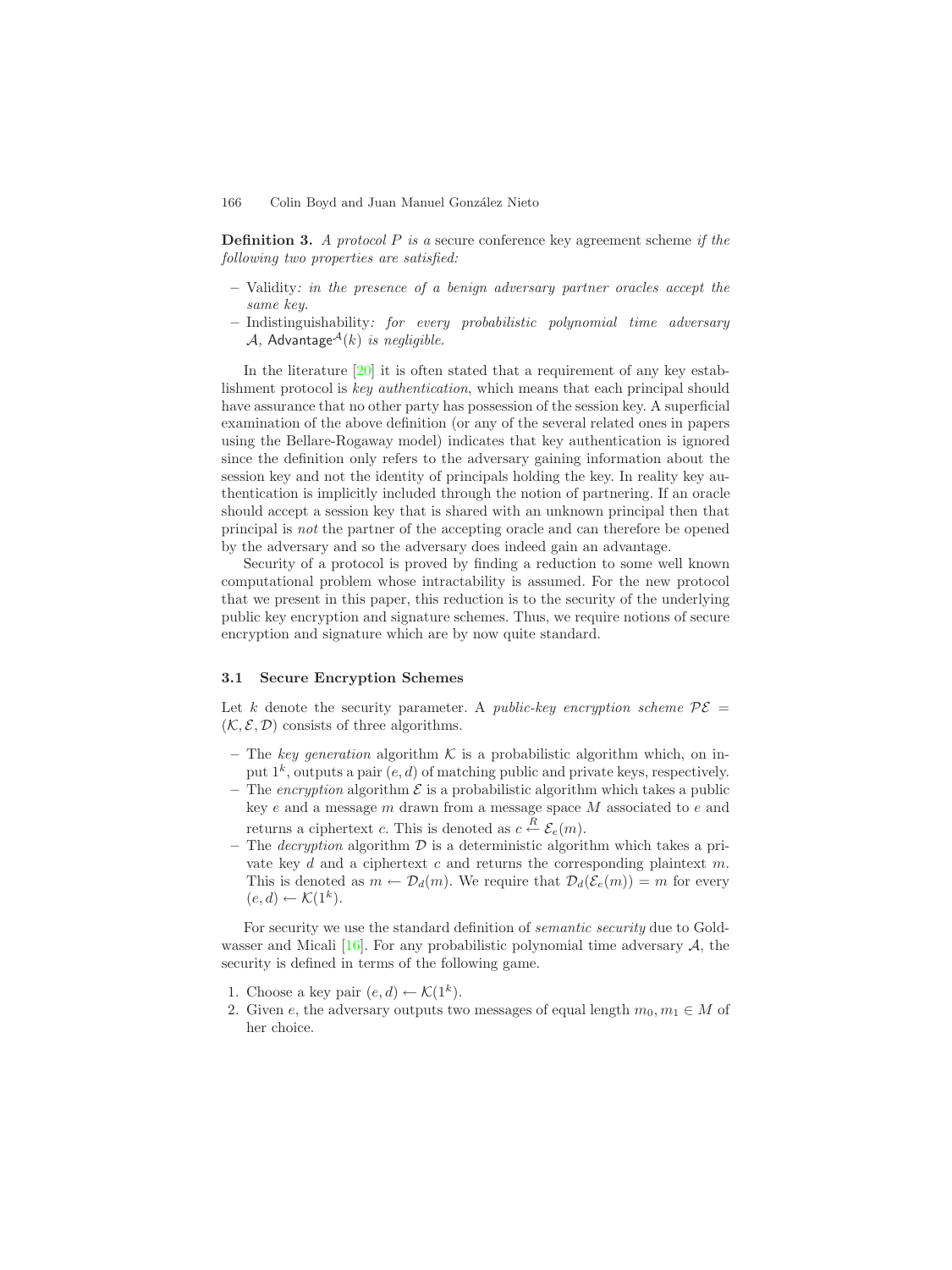- <span id="page-6-0"></span>3. Compute  $c_b \stackrel{R}{\leftarrow} \mathcal{E}_e(m_b)$  where  $b \stackrel{R}{\leftarrow} \{0,1\}$ . The bit b is kept secret from the adversary.
- 4. The adversary is then given  $c_b$  and has to output a guess  $b'$  for  $b$ .

We define the advantage of the adversary playing the above game as Advantage<sup>A</sup>(k) = 2 · Pr[b' = b] – 1. The encryption scheme  $\mathcal{PE}$  is secure if the adversary's advantage is negligible.

#### **3.2 Secure Signature Scheme**

Let k be the security parameter. A *digital signature scheme*  $\Sigma = (\mathcal{K}, \mathcal{S}, \mathcal{V})$  consists of the following three algorithms.

- The *key generation algorithm*  $K$  is a probabilistic algorithm that takes as input  $1^k$  and outputs a pair of matching keys  $(e, d)$ . The string e is the (public) *verification key*, and d the corresponding (private) *signing key*.
- $-$  The *signing algorithm*  $S$  takes as input a signing key  $d$  and a plaintext message m and outputs a signature  $\sigma$ .
- The *verification algorithm*  $V$  takes as input a verification key  $e$ , a message m and a signature  $\sigma$ , and outputs 1 if the signature is valid, and 0 otherwise.

For a signature scheme to be secure we require that it be computationally impossible for any adversary to forge a signature on any message (*existential forgery*) even *under adaptive chosen-message attacks* [\[17\]](#page-12-15).

# **4 The Protocol**

We now define the protocol that we shall prove secure. All parameter choices depend on a security parameter  $k$ . The protocol that we analyse involves the set of n users,  $\mathcal{U} = \{U_1, U_2, \ldots, U_n\}$ . The protocol has associated a secure public key encryption scheme  $\mathcal{P}\mathcal{E} = (\mathcal{K}, \mathcal{E}, \mathcal{D})$ , where K is the key generation algorithm, and  $\mathcal{E}, \mathcal{D}$  are the encryption and decryption algorithms, respectively. The protocol also uses a secure signature scheme  $\Sigma = (\overline{\mathcal{K}}, \mathcal{S}, \mathcal{V})$ , with  $\overline{\mathcal{K}}$  the key generation algorithm,  $S$  the signing algorithm and  $V$  the verification algorithm. The key distribution algorithm  $\mathcal{G}_L$  assigns to each user  $U_i$  an encryption/decryption key pair  $(e_i, d_i) \leftarrow \mathcal{K}(1^k)$  and a signing/verification key pair  $(\overline{e}_i, \overline{d}_i) \leftarrow \overline{\mathcal{K}}(1^k)$ . The key distribution algorithm  $\mathcal{G}_L$  also provides each user with an authentic copy of the public keys of all other users.

Each user,  $U_i$ , chooses a *nonce* (a random value,  $N_i$ , of size k bits). One user, say  $U_1$ , will be distinguished and will send its value  $N_1$  to each other user in an authenticated and confidential way. We call this distinguished user the *initiator* of the protocol and the other users the *responders*. In an implementation there is no need for the messages of  $U_1$  to be sent before the other messages, so it is perfectly possible for all messages to be sent together in one round.

The responders only have to broadcast their nonces so that all users in  $U$ receive all the  $N_i$  values.  $U_1$  will encrypt  $N_1$  for each other user  $U_i$  using  $U_i$ 's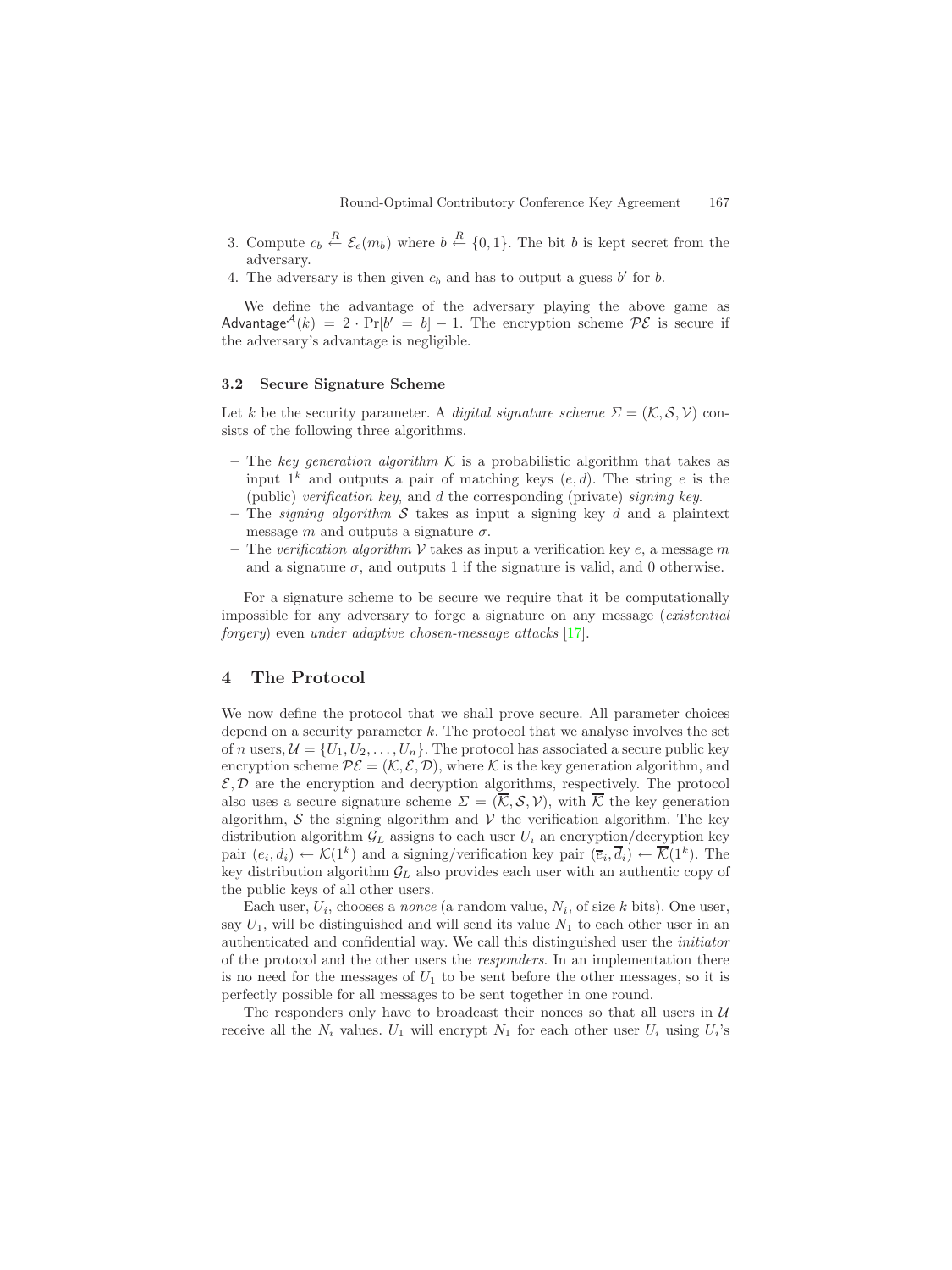<span id="page-7-1"></span><span id="page-7-0"></span>1. 
$$
U_1 \rightarrow * : \mathcal{U}, \mathcal{S}_{d_1}(\mathcal{U}, \mathcal{E}_{e_2}(N_1), \mathcal{E}_{e_3}(N_1), \dots, \mathcal{E}_{e_n}(N_1))
$$
  
\n2.  $U_1 \rightarrow * : \mathcal{E}_{e_i}(N_1)$  for  $i \leq 2 \leq n$   
\n3.  $U_i \rightarrow * : U_i, N_i$   
\n $K_{\mathcal{U}} = h(N_1 || N_2 || N_3 \dots || N_n)$ 

**Fig. 1.** Protocol execution with a benign adversary

public encryption key  $e_i$ .  $U_1$  will then sign the encrypted values of  $N_1$  together with the names of all users in the conference. Since this message is the same for every user it only needs to be formed and sent once in a broadcast to all users. The value of  $N_1$  is sent to user  $U_i$  encrypted with that user's public key,  $e_i$ . Thus, the protocol has three stages, all of which broadcast a message; in some communications scenarios each broadcast constitutes  $n - 1$  messages.

Figure [1](#page-7-0) shows the message flows in a protocol run without any disruption from the adversary. In the communications model this corresponds to the situation in which the adversary is benign, i.e. simply passes messages between principals. The asterisk is used to denote broadcast messages. The conference key should then be defined as follows, where  $h$  is a one-way function which will be modelled as a random oracle in the proof.

$$
K_{\mathcal{U}} = h(N_1||N_2||N_3\ldots||N_n)
$$
\n(1)

Let us consider the computational requirements for each user.  $U_1$  has to perform  $n-1$  public key encryptions and generate one signature. The other  $n-1$  users have only to check one signature and decrypt one message, so for them the computational requirements are the same as for the two user case. The computational burden of  $U_1$  can be reduced substantially by careful choice of public key cryptosystem. The computations required are substantially less than in the proven secure generalised Diffie-Hellman protocols of Bresson *et* al. [\[13,](#page-12-10) [11,](#page-12-11) [12\]](#page-12-12), which require  $U_i$  to perform  $i+1$  exponentiations in addition to generating and verifying a signature.

In common with most conference key protocols, we provide no confirmation to principals that others principals have obtained the session key. It is not possible to be sure whether some participants have been 'excluded' by an adversary who cuts off their incoming communications. Providing such assurances seems difficult and expensive to achieve.

### **5 Security Proof**

The proof follows that of Bellare and Rogaway [\[4\]](#page-12-5); differences include the number of entities involved and the different partnering function used. The validity of the protocol is straightforward to verify. Thus, it remains to prove that the protocol satisfies the indistinguishability requirement. The general idea of the security proof is to assume that the adversary can gain a non-negligible advantage in distinguishing test keys, and use this to break the assumption about the security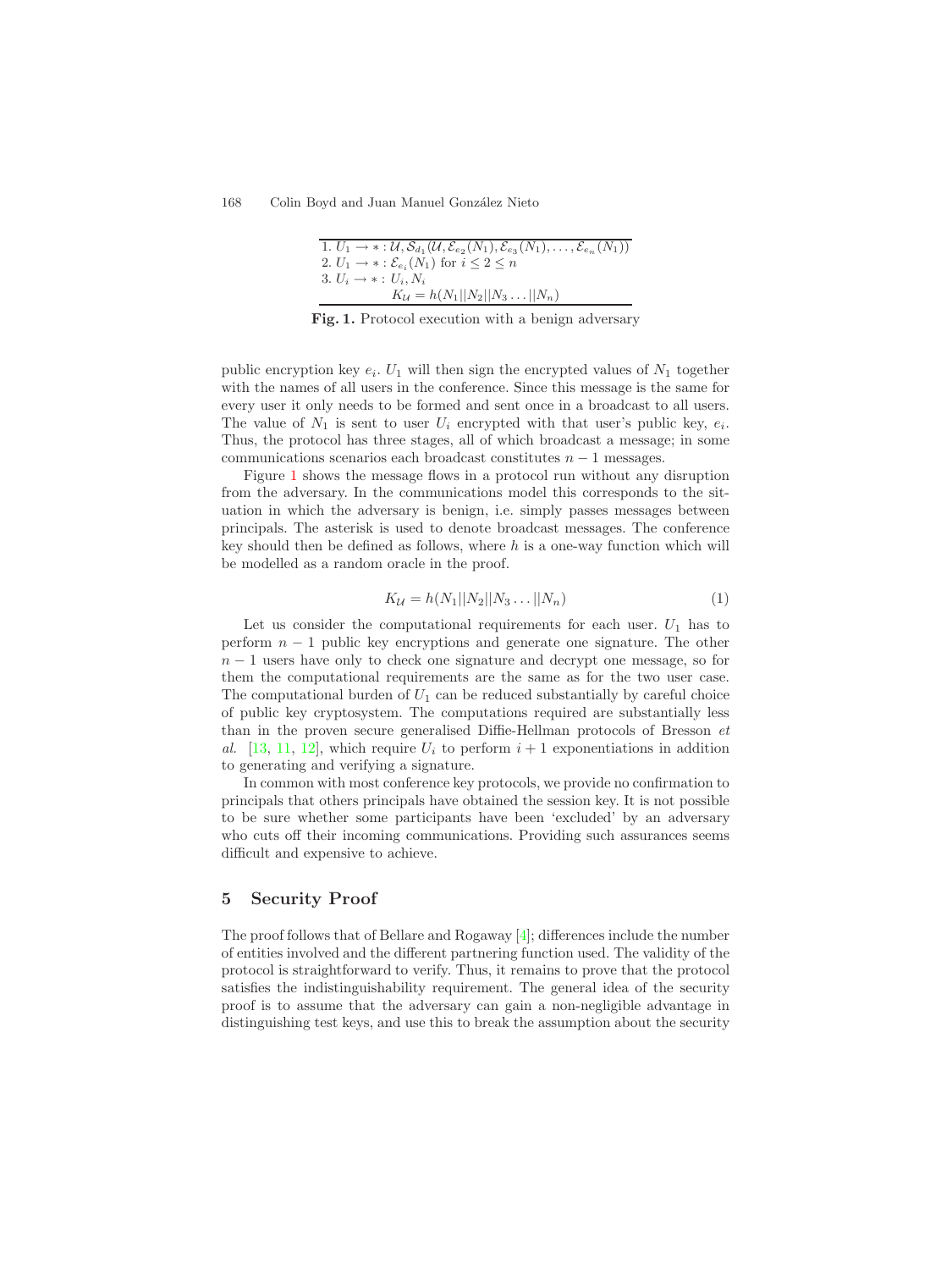<span id="page-8-1"></span>of the underlying encryption scheme or the signature scheme. Since the adversary relies on its oracles to run we simulate the oracles so that we can supply the answers to all the queries the adversary might ask.

In our protocol we assume that the principals involved in each conference are the same. We do *not* assume that the same principal acts as the initiator. The case where the set of principals is chosen dynamically is easily handled too. The effect on the security proof is to make the reduction less tight.

Following Bellare and Rogaway  $[4]$  we need to extend the definition of a secure encryption scheme to allow the adversary to obtain encryptions of the same plaintext under multiple different independent encryption keys. Such an adversary is termed a *multiple eavesdropper*. We can bound the advantage of a multiple eavesdropper by considering it as a special case of the multi-user setting analysed by Bellare *et al.* [\[5\]](#page-12-16). In their notation we have the case of  $q_e = 1$ , meaning that the eavesdropper can only obtain one encryption for each public key. Let  $r$ be the number of encryptions of the same plaintext message seen by a multiple eavesdropper. Specialising their main theorem gives the following.

<span id="page-8-0"></span>**Lemma 1** ([\[5\]](#page-12-16)). *Suppose that an adversary has advantage at most*  $\epsilon(k)$  *for encryption scheme*  $P\mathcal{E} = (\mathcal{K}, \mathcal{E}, \mathcal{D})$ *. Then a multiple eavesdropper has advantage not more than*  $r \cdot \epsilon(k)$ *.* 

We follow Bresson *et al.* [\[13\]](#page-12-10) in dividing the proof into two cases. Firstly we consider the case in which the adversary  $A$  gains her advantage by forging a signature with respect to some user's signing key. In this case we construct a simple signature forging algorithm  $\mathcal F$  against  $\Sigma$  that uses  $\mathcal A$ . In the second case, A gains her advantage without forging a signature. Then, we can construct an algorithm  $\mathcal X$  that uses  $\mathcal A$  against the security of the encryption algorithm.

### **5.1 Signature Forger**

Assume that A gains an advantage by forging a signature for some principal. We use A to construct a forger F for the signature scheme  $\Sigma$ . When F runs, it receives a public key  $\bar{e}$  generated by  $\bar{\mathcal{K}}(1^k)$  and access to a signing oracle for the corresponding signing key. The objective of  $\mathcal F$  is to output a valid signature for a message which was not previously asked of the signing oracle.

In order to obtain the forgery  $\mathcal F$  runs  $\mathcal A$  with the following setting. Firstly, F chooses at random a principal  $\overline{U}$  from  $\mathcal{U}$ .  $\overline{U}$  is F 's guess at which principal A will choose for the forgery. The adversary assigns  $\bar{e}$  as the public key of  $\bar{U}$ . For all other principals,  $\mathcal F$  generates the signing keys using the signature key generation algorithm  $\overline{\mathcal{K}}$ .  $\mathcal F$  also generates the encryption keys for all the principals using  $\mathcal K$ . This allows  $\mathcal F$  to answer all the oracle queries from  $\mathcal A$  as follows.

Send(U, s, m) Assume  $m =$  Initiator. According to the protocol specification, a random nonce is generated and encrypted under the keys of the responders. Since all encryption keys are known, all the ciphertexts can be formed. If  $U \neq \overline{U}$  then the signing key is available too, otherwise the signature is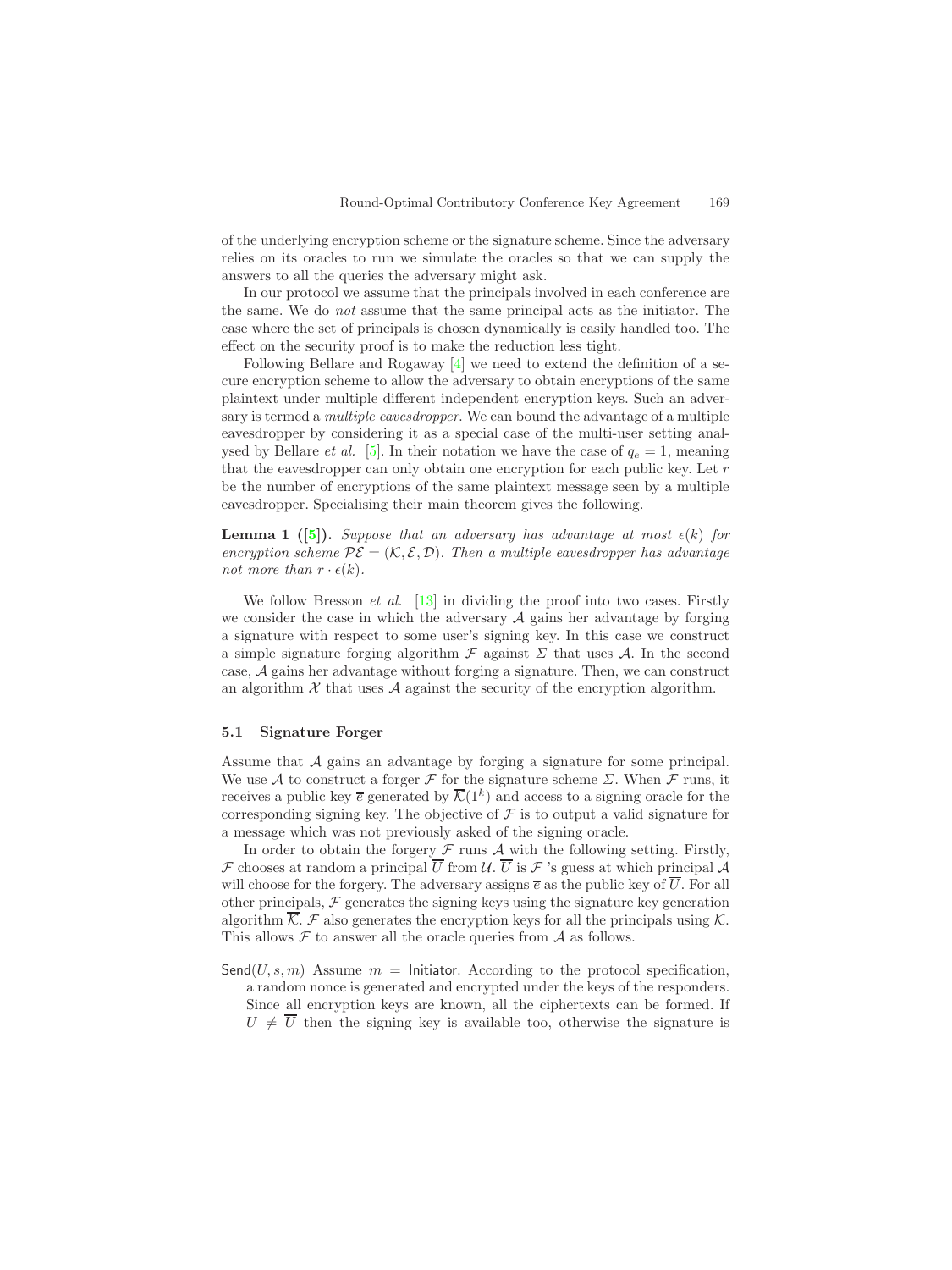obtained by querying the signing oracle. The ciphertexts and signature are returned to the adversary. If  $m \neq 1$ nitiator then this query can be answered normally as per protocol specification.

- Reveal(U, s) Since all the session keys are known from the  $\mathsf{Send}(U, s, m)$  queries, the query can be trivially answered with the correct session key (if available).
- Corrupt(U, K) As long as  $U \neq \overline{U}$  all the private information is available and the query can be answered. In the case  $U = \overline{U}$  then the query cannot be properly answered, and fails.
- $Test(U, s)$  Since all the accepted session keys are known from running the send queries, the query can be trivially answered by identifying the correct session key.

If during the execution of  $A$ ,  $A$  makes a query that includes a forged signature, then  $\mathcal F$  returns the forgery and halts. Otherwise,  $\mathcal F$  halts when  $\mathcal A$  does and outputs fail. Notice that when a Corrupt query fails, this means that the guess of  $\overline{U}$  as the user whose signature was to be forged by A was wrong. (Recall that we are assuming that  $A$  gets her advantage by forging a signature.) Suppose that  $A$ succeeds by forging a signature with probability at least  $\nu_s(k)$ . The probability that this is a forgery for  $\bar{e}$  is at least  $1/n$ . Therefore the signature forger succeeds with probability

$$
\mathsf{Succ}_{\Sigma}(k) \geq \nu_s(k)/n.
$$

In other words, the success probability of an adversary attacking the protocol in this case is at most n times the probability of signature forgery. Since  $n$ is polynomial in the security parameter, k, if  $\nu_s(k)$  is non-negligible, then so is  $Succ_{\Sigma}(k)$ .

### **5.2 Encryption Attacker**

Now assume that  $A$  gains an advantage without forging a signature. This time we use  $A$  to form an algorithm  $X$  which has an advantage against the underlying encryption scheme  $P\mathcal{E} = (\mathcal{K}, \mathcal{E}, \mathcal{D})$  in the multi-user setting.

The input to  $X$  consists of the following.

- Public keys  $e_2, \ldots e_n$  generated by  $\mathcal{K}(1^k)$ .
- Two randomly chosen values  $\sigma_0$  and  $\sigma_1$  of equal bit length k.
- **–** Encryptions  $\alpha_2 = \mathcal{E}_{e_2}(\sigma_{\theta}), \ldots, \alpha_n = \mathcal{E}_{e_n}(\sigma_{\theta}),$  where  $\theta$  is randomly chosen in  $\{0,1\}.$

The goal of X is to gain an advantage in guessing whether  $\theta = 0$  or  $\theta = 1$ . Algorithm  $X$  runs as follows. Firstly,  $X$  chooses at random a principal from

U. Without loss of generality we assume this principal to be  $U_1$ . X then proceeds to distribute long-lived keys to all principals.  $\mathcal X$  assigns signature keys  $(\overline{e}_i, \overline{d}_i) \leftarrow \overline{\mathcal{K}}(1^k)$  to each user  $U_i$  for  $i \in [1, n]$ . In order to distribute encryption keys,  $\mathcal X$  assigns  $(e_1, d_1) \leftarrow \mathcal K(1^k)$  to  $U_1$  and the public encryption keys  $e_2, \ldots, e_n$ to principals  $U_2, \ldots, U_n$ , respectively. X also chooses a random session identifier,  $t \in [1, S]$ , where S is the maximum number of sessions that the adversary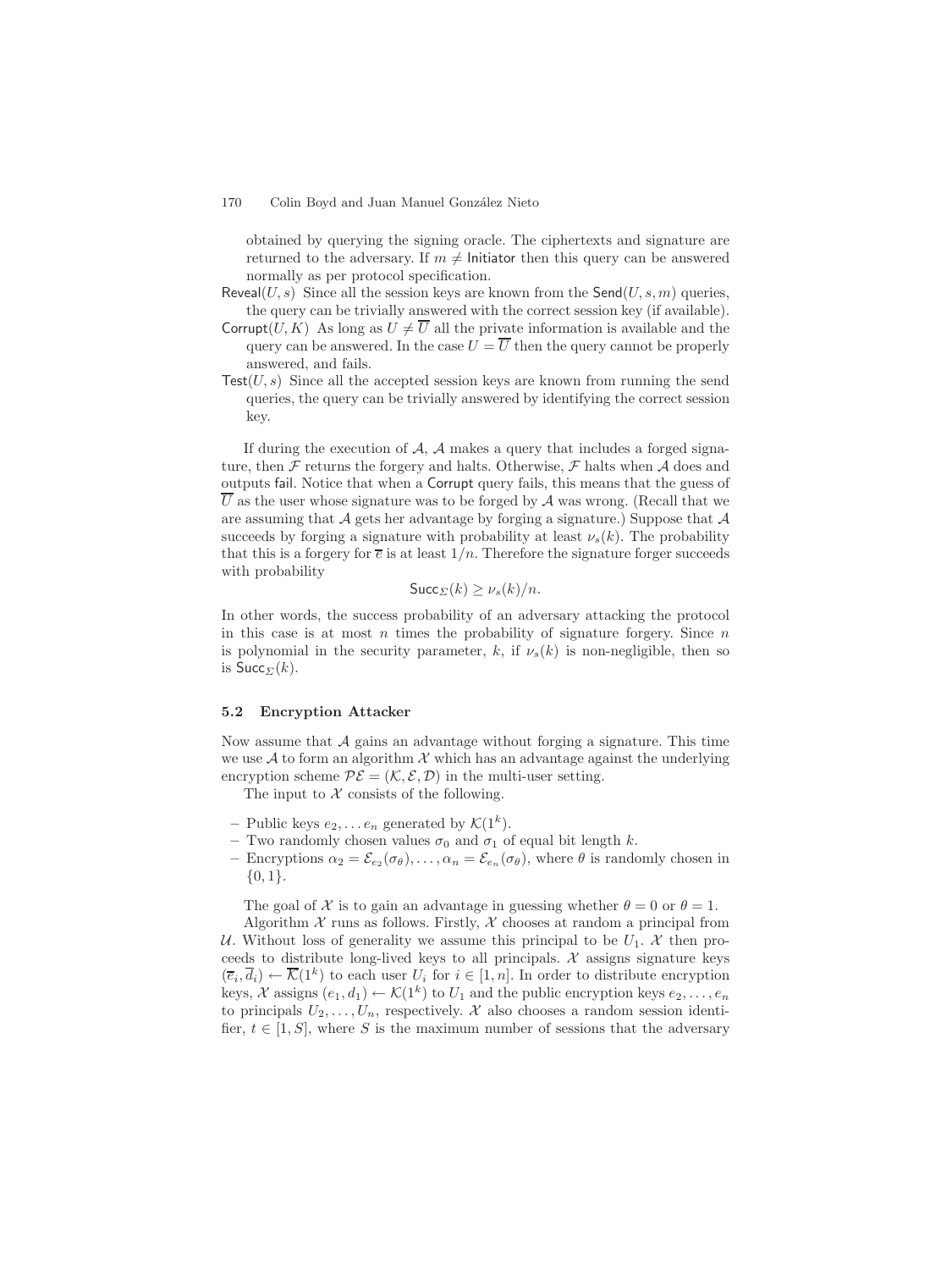$A$  is allowed to instantiate. S is polynomial in the security parameter k. The identifier  $t$  is used to decide when the initiator will give the input ciphertexts to A. Algorithm  $X$  answers all the oracle queries from  $A$  as follows.

 $\mathsf{Send}(U, s, m)$  If the query is to start a new protocol run, we have the following two cases.

1. Suppose that  $(U, s)$  is to be the initiator of the protocol. If  $s = t$  and  $U =$  $U_1$ , then  $\alpha_2,\ldots,\alpha_n$  are used as the encrypted values for the other  $n-1$ principals and signed using  $U_1$ 's signing key. The ciphertexts  $\alpha_2, \ldots, \alpha_n$ and signature are returned to the adversary.

Otherwise, a nonce is chosen randomly of  $k$  bits, and is then encrypted under the public encryption keys of the rest of the principals. Since all encryption keys are known, all the ciphertexts can be formed. Similarly, since all signing keys are available to  $\mathcal X$  the signature of U on these encryptions can also be computed. The ciphertexts and signature are returned to A.

Algorithm  $X$  should record that  $(U, s)$  is the initiator and the nonce and ciphertext values chosen.

2. Now suppose that  $(U, s)$  is the responder. Then a nonce is chosen randomly of k bits. The nonce is returned to the adversary. Algorithm  $\mathcal X$ should record that  $(U, s)$  is the responder and the nonce value chosen.

If the query is not to start a new protocol run, then we get the following two cases.

- 1. If  $(U, s)$  is the initiator, then  $\Pi_U^s$  accepts a new conference key provided m is of the expected form (a set of  $n-1$  nonces of the correct length); otherwise, it fails. The outcome of whether it accepts or fails is returned to A. Algorithm  $\mathcal X$  records the nonces received by  $(U, s)$ .
- 2. If  $(U, s)$  is a responder then m must consist of a signature,  $n 1$  ciphertexts and  $n-2$  nonces of correct size. If the format is correct and the signature is verified correctly then  $\Pi_U^s$  accepts and this information is returned to A. Otherwise it outputs 'fail'. Algorithm  $\mathcal X$  records the signature, ciphertexts and nonces received by  $(U, s)$ .
- Reveal $(U, s)$  Since session keys are modelled as the output of a random oracle, we only need to keep track of which keys have been revealed before. If a key has not been revealed then a random string is returned. If it has been revealed then the same value as used before is returned. Let us assume  $\Pi_{U}^{s}$ has accepted (otherwise the query fails).

If  $(U, s)$  is a responder then it must have received and accepted signed ciphertexts. Since the adversary cannot forge signatures, the ciphertexts must have been formed in a Send query and are known to  $\mathcal{X}$ . (They were either formed by X or they are the  $\alpha_i$  values.) If  $(U, s)$  is an initiator then X knows which nonces were received by  $(U, s)$  and also which ciphertexts were output by  $(U, s$  to intitiate the protocol run. Therefore, in either case,  $\mathcal X$  knows if the key have been revealed before and can respond correctly.

Corrupt(U, K) As long as  $U = U_1$  then all the private information is available and the query can be answered. Otherwise the query cannot be answered and A will fail.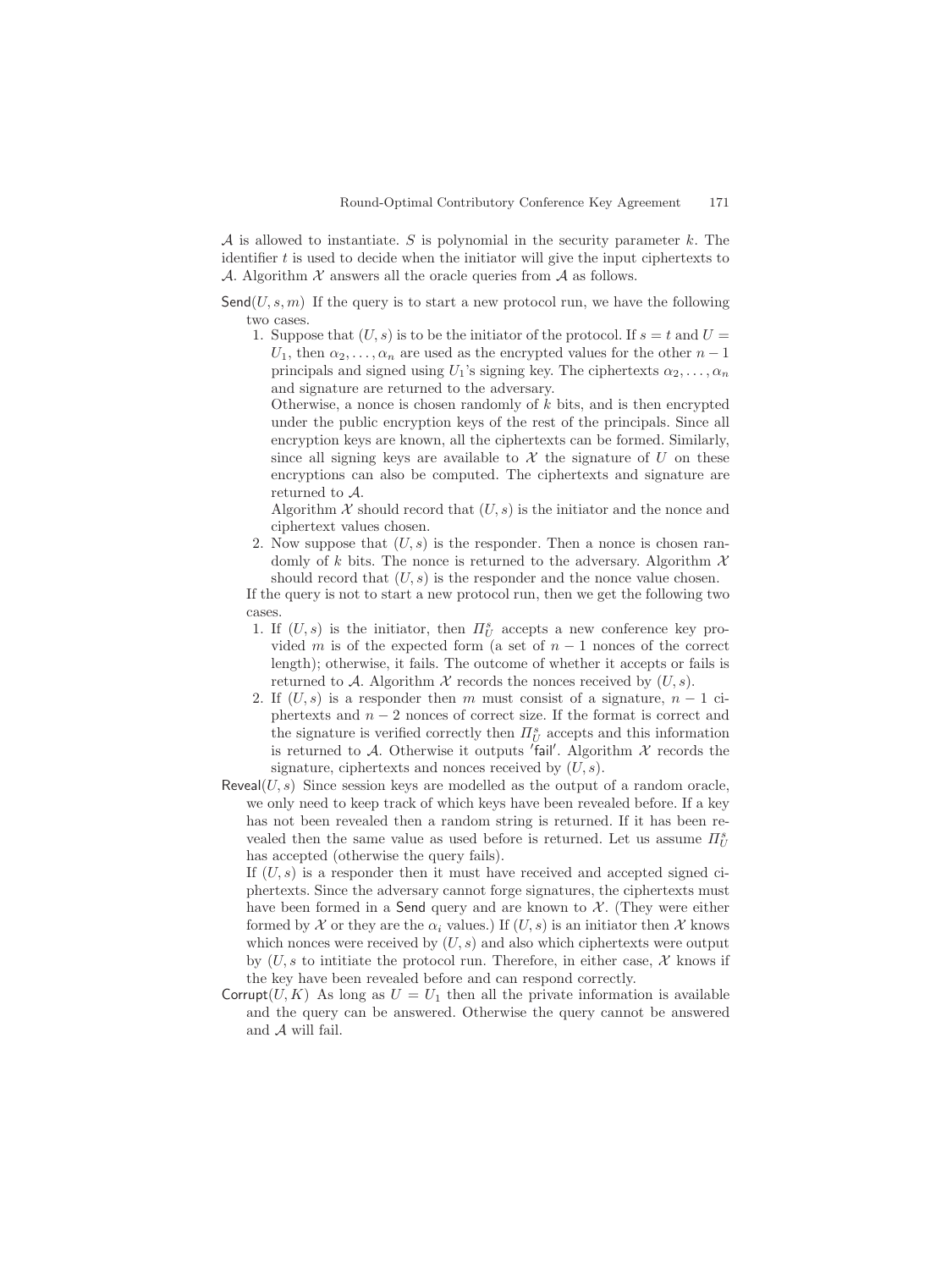Test(U, s) If  $s \neq t$  or the initiator of the conference for session s is not  $U_1$  then the algorithm fails. Otherwise,  $X$  outputs a random string.

At some stage,  $A$  completes and returns a value  $b$ . We need to show how the prediction of the session key allows prediction of the plaintext chosen as input for  $X$ . To do this we make use of the random oracle to model the hash function. Therefore we assume that whenever  $A$  makes a query of the hash function the value is returned randomly except if the same query was previously asked. The oracle keeps a list of all previously asked queries, and if the same query is asked again then the response is the same as the first time. Because of the random output of the oracle,  $A$  can gain no advantage in guessing any key for which the oracle is not queried. Therefore  $\mathcal X$  examines all queries made by  $\mathcal A$  of the form  $h(N_1, N_2, \ldots, N_n)$ . If there exists a query with  $N_1 = \sigma_0$  then X returns  $\theta = 0$ . Otherwise it returns  $\theta = 1$ . Let  $\nu_e(k)$  be the success probability of A. Since the probability that during X execution the test query does not fail is  $\frac{1}{nS}$ ,  $\mathcal{X}$ 's success probability is

$$
\mathsf{Succ}_{n\mathcal{PE}}(k) \geq \frac{\nu_e(k)}{nS}.
$$

Thus, on the assumption that  $A$  does not perform a signature forgery, we have shown that a non-negligible (in  $k$ ) advantage in attacking the indistinguishability property of the conference key agreement scheme can be turned into a nonnegligible advantage to attack the encryption scheme in the multiple-user setting, and by virtue of Lemma [1](#page-8-0) into a non-negligible advantage to attack it in the single-user setting.

# **6 Conclusion**

We have described the first known conference key agreement protocol that can be completed in one round and provided a proof of its security. It remains an open question whether it is possible to design a multi-party contributory key agreement scheme which completes in one round of communication and also provides forward security.

## <span id="page-11-2"></span><span id="page-11-1"></span><span id="page-11-0"></span>**References**

- [1] Giuseppe Ateniese, Michael Steiner, and Gene Tsudik. Authenticated group key agreement and friends. In *5th Conference on Computer and Communications Security*, pages 17–26. ACM Press, 1998. [162](#page-1-0)
- [2] Giuseppe Ateniese, Michael Steiner, and Gene Tsudik. Newmulti-party authentication services and key agreement protocols. *IEEE Journal on Selected Areas in Communications*, 18(4):628–639, April 2000. [162](#page-1-0)
- [3] Klaus Becker and Uta Wille. Communication complexity of group key distribution. In *5th Conference on Computer and Communications Security*, pages 1–6. ACM Press, 1998. [161](#page-0-0)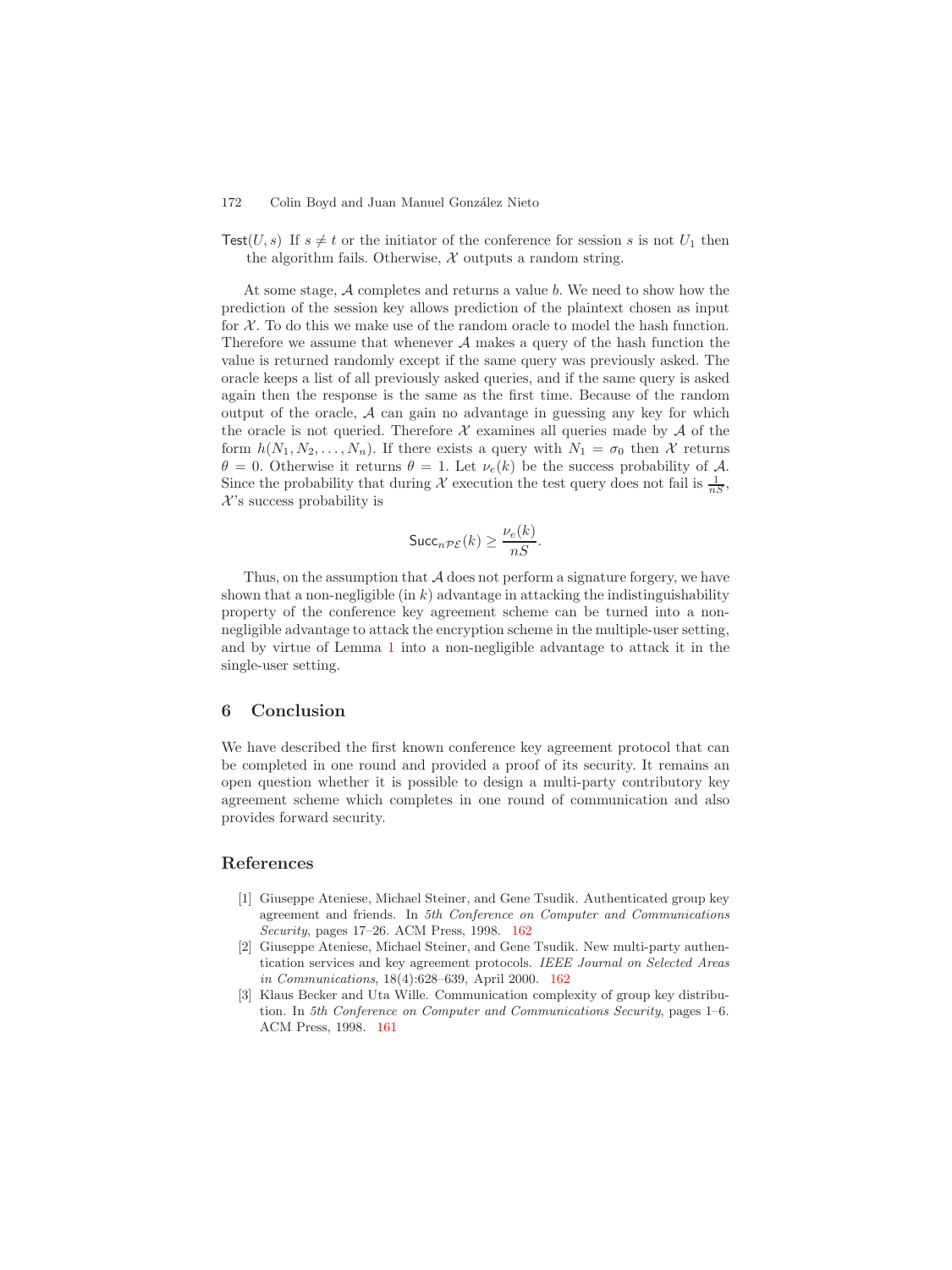- <span id="page-12-16"></span><span id="page-12-5"></span>[4] M. Bellare and P. Rogaway. Provably secure session key distribution – the three party case. In *Proceedings of the 27th ACM Symposium on the Theory of Computing*, 1995. [162,](#page-1-0) [163,](#page-2-0) [164,](#page-3-1) [168,](#page-7-1) [169](#page-8-1)
- <span id="page-12-8"></span>[5] Mihir Bellare, Alexandra Boldyreva, and Silvio Micali. Public-key encryption in a multi-user setting: Security proofs and improvements. In B. Preneel, editor, *Advances in Cryptology – Eurocrypt 2000*, volume 1807 of *LNCS*. Springer-Verlag, 2000. Full version at http://www-cse.ucsd.edu/users/mihir/papers/ key-distribution.html. [169](#page-8-1)
- <span id="page-12-4"></span>[6] Mihir Bellare, David Pointcheval, and Phillip Rogaway. Authenticated key exchange secure against dictionary attacks. In *Advances in Cryptology - Eurocrypt 2000*, pages 139–155. Springer-Verlag, 2000. [162,](#page-1-0) [164](#page-3-1)
- <span id="page-12-6"></span>[7] Mihir Bellare and Phillip Rogaway. Entity authentication and key distribution. In *Advances in Cryptology – CRYPTO'93*, pages 232–249. Springer-Verlag, 1993. Full version at <www-cse.ucsd.edu/users/mihir>. [162,](#page-1-0) [164,](#page-3-1) [165](#page-4-0)
- <span id="page-12-7"></span>[8] S. Blake-Wilson and A. Menezes. Security proofs for entity authentication and authenticated key transport protocols employing asymmetric techniques. In *Security Protocols Workshop*. Springer-Verlag, 1997. [162](#page-1-0)
- <span id="page-12-9"></span>[9] Simon Blake-Wilson and Alfred Menezes. Authenticated Diffie-Hellman key agreement protocols. In *Selected Areas in Cryptography*, pages 339–361. Springer-Verlag, 1999. [162](#page-1-0)
- <span id="page-12-11"></span>[10] Victor Boyko, Philip MacKenzie, and Sarvar Patel. Provably secure passwordauthenticated key exchange using Diffie-Hellman. In *Advanced in Cryptology - Eurocrypt 2000*. Springer-Verlag, 2000. [162](#page-1-0)
- <span id="page-12-12"></span>[11] Emmanuel Bresson, Olivier Chevassut, and David Pointcheval. Provably authenticated group Diffie-Hellman key exchange – the dynamic case. In *Advances in Cryptology - Asiacrypt 2001*, pages 290–309. Springer-Verlag, 2001. [162,](#page-1-0) [163,](#page-2-0) [168](#page-7-1)
- <span id="page-12-10"></span>[12] Emmanuel Bresson, Olivier Chevassut, and David Pointcheval. Dynamic group Diffie-Hellman key exchange under standard assumptions. In *Advances in Cryptology - Eurocrypt 2002*. Springer-Verlag, 2002. [162,](#page-1-0) [163,](#page-2-0) [168](#page-7-1)
- <span id="page-12-3"></span>[13] Emmanuel Bresson, Olivier Chevassut, David Pointcheval, and Jean-Jacques Quisquater. Provably authenticated group Diffie-Hellman key exchange. In *CCS'01*, pages 255–264. ACM Press, November 2001. [162,](#page-1-0) [163,](#page-2-0) [165,](#page-4-0) [168,](#page-7-1) [169](#page-8-1)
- <span id="page-12-14"></span><span id="page-12-1"></span>[14] Mike Burmester and Yvo Desmedt. A secure and efficient conference key distribution system. In *Advances in Cryptology – Eurocrypt'94*, pages 275–286. Springer-Verlag, 1995. [162](#page-1-0)
- <span id="page-12-15"></span>[15] W. Diffie and M. Hellman. Newdirections in cryptography. *IEEE Transaction on Information Theory*, 22:644–654, 1976. [162](#page-1-0)
- <span id="page-12-2"></span>[16] Shafi Goldwasser and Silvio Micali. Probabilistic encryption. *Journal of Computer Security*, 28:270–299, 1984. [166](#page-5-0)
- [17] Shafi Goldwasser, Silvio Micali, and Ronald Rivest. A digital signature scheme secure against adaptive chosen-message attacks. *SIAM J. Comput.*, 17(2), 1988. [167](#page-6-0)
- <span id="page-12-0"></span>[18] Ingemar Ingemarsson, Donald T. Tang, and C. K.Wong. A conference key distribution system. *IEEE Transactions on Information Theory*, IT-28(5):714–720, September 1982. [162](#page-1-0)
- <span id="page-12-13"></span>[19] Antoine Joux. A one round protocol for tripartite Diffie-Hellman. In W. Bosma, editor, *Algorithmic Number Theory, 4th International Symposium, ANTS-IV*, volume 1838 of *LNCS*, pages 385–393. Springer-Verlag, 2000. [161,](#page-0-0) [162](#page-1-0)
- [20] A. Menezes, P. van Oorschot, and S. Vanstone. *Handbook of Applied Cryptography*. CRC Press, 1996. [166](#page-5-0)